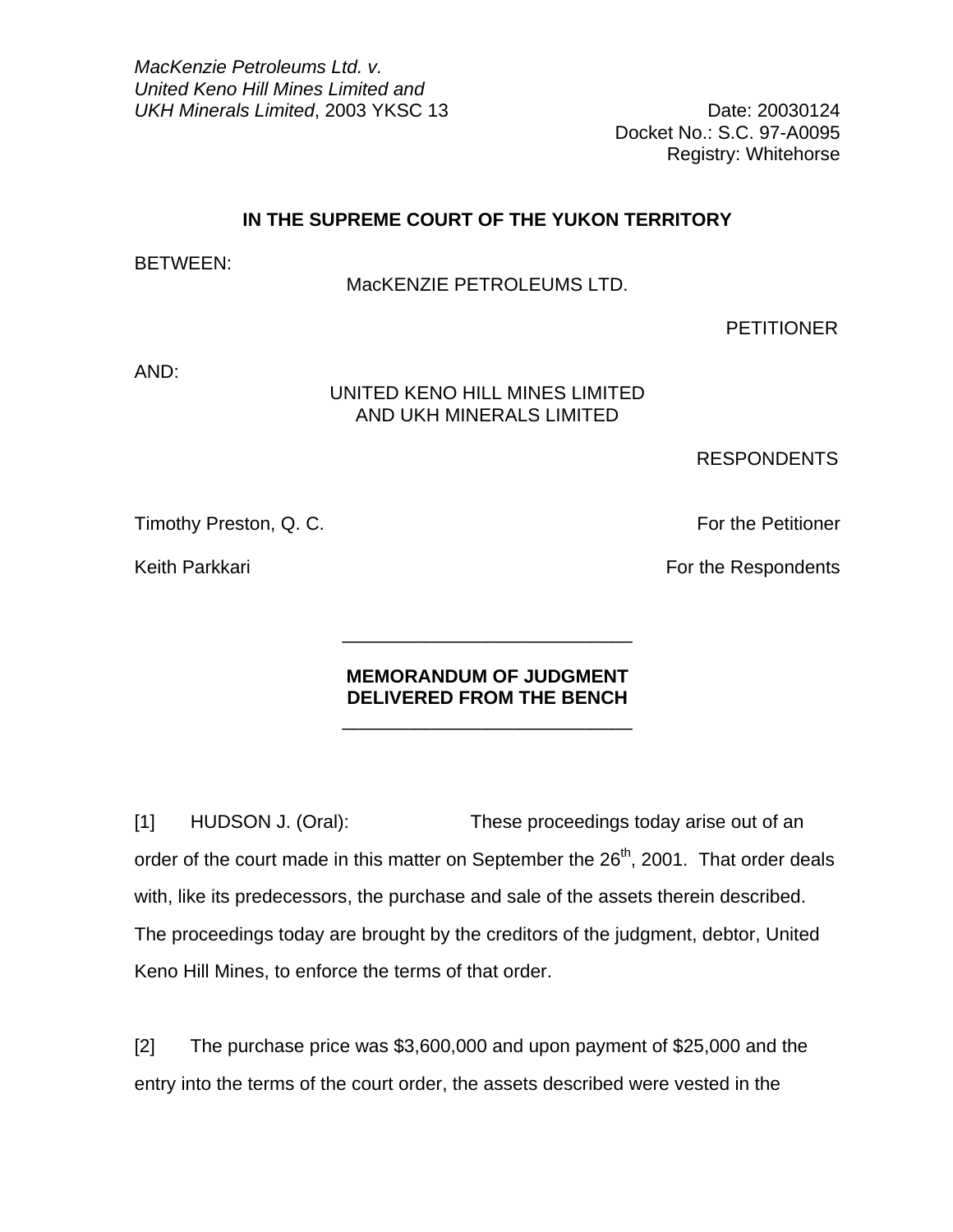purchaser, subject to a charge for the balance of the purchase price in favour of the creditors, the petitioners.

[3] By the terms of the order the sum of \$1,050,000 was to be paid December 31, 2002. This sum has not been paid.

[4] There are other defaults in the obligations under the order including maintaining of the claims and reporting, and paying obligations. All of these have been admitted in evidence before me.

[5] The petitioner comes to court seeking an order under s. 21 of the court order, essentially, and I am quoting here:

For directions for the enforcement of the order.

[6] The evidence is that the purchaser, AMT, has expended some \$700,000 on the property. There is no clear demarcation of what is purely operational and what could be said to enhance the value of the property. The order provides for the payment of certain environmental expenses and also the evidence discloses that some monies have been spent to upgrade the property for use.

[7] The history of AMT's performance, that is the purchaser, who I will now call AMT, in the purchase pursuant to the court order and some of its predecessors is of successive failure to comply with its stated obligations; however, of course, not all of them, as has been indicated in the evidence before me.

[8] The petitioner has, 13 days after default, brought a motion to recover the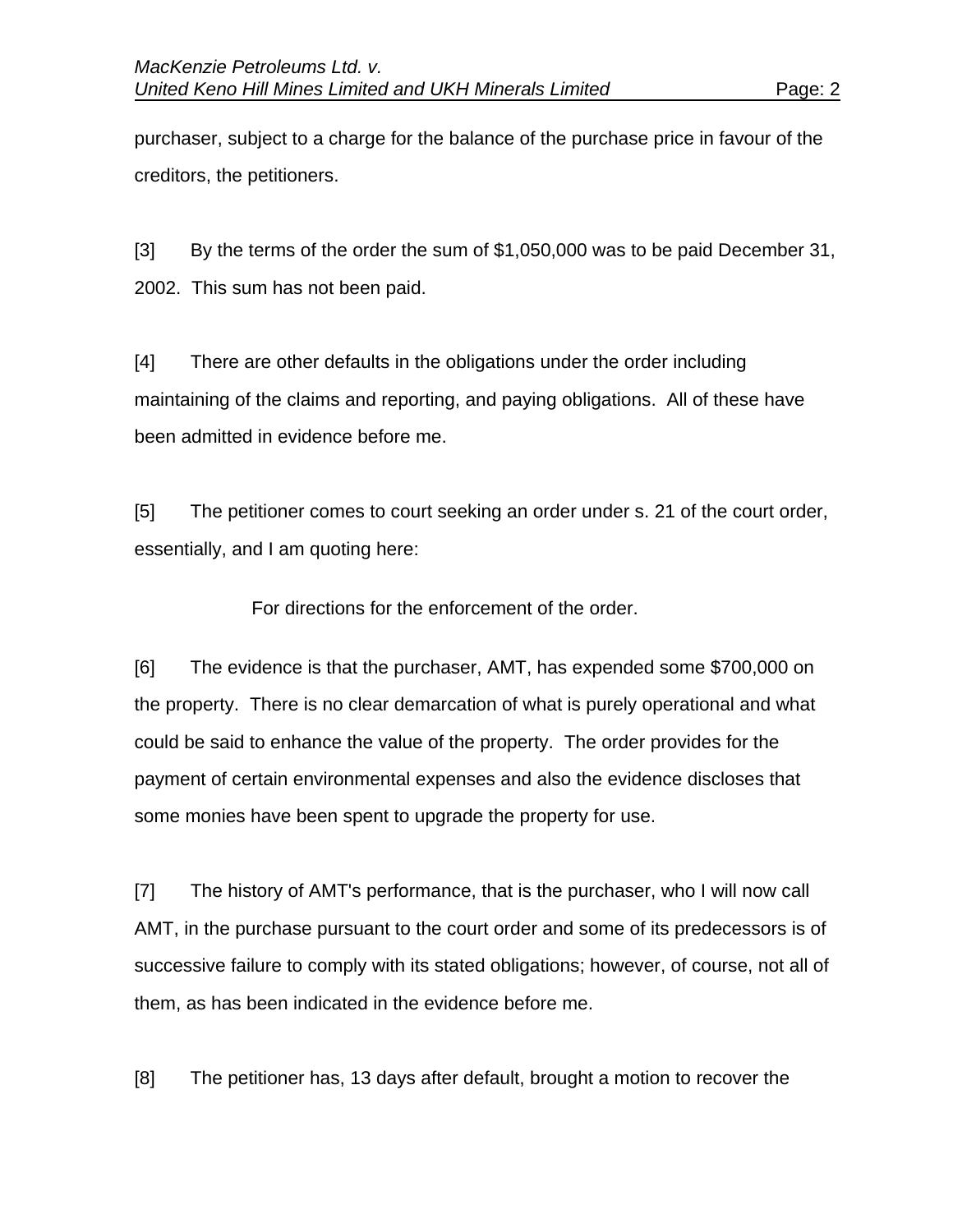property or to divest the purchaser of those claiming under it of any interest and at the same time has embarked on a further transaction of sale with a new purchaser to be effective forthwith and which offer of sale is only valid to January 31, 2003.

[9] The purchaser finds this oppressive and is opposing.

[10] An adjournment was sought but on a balancing of the convenience as between the purchaser and the petitioner an adjournment was refused. The adjournment, of course, would leave all in limbo for the period and at the time of four weeks, or a month, was sought as a minimum.

[11] The court is, therefore, called upon to give directions for the enforcement of the court order. I have heard the parties on the issue of whether a period of time should be allowed to the purchaser to correct its default and the conditions to be attached to the granting of such a period of time.

[12] The petitioner takes the position that this would be unprecedented and is not required according to law or equity.

[13] There has been cited to me, and that I refer to paragraphs 12 and 13 of the *Judicature Act*, R.S.Y. 1986, c.96, and I quote:

> **12.** The Court in the exercise of its jurisdiction in every cause or matter pending before it has power to grant and shall grant either absolutely or on such reasonable terms and conditions as to it seems just all such remedies whatsoever as any of the parties thereto may appear to be entitled to in respect of any and every legal or equitable claim properly brought forward by them respectively in such cause or matter, so that as far as possible all matters so in controversy between the said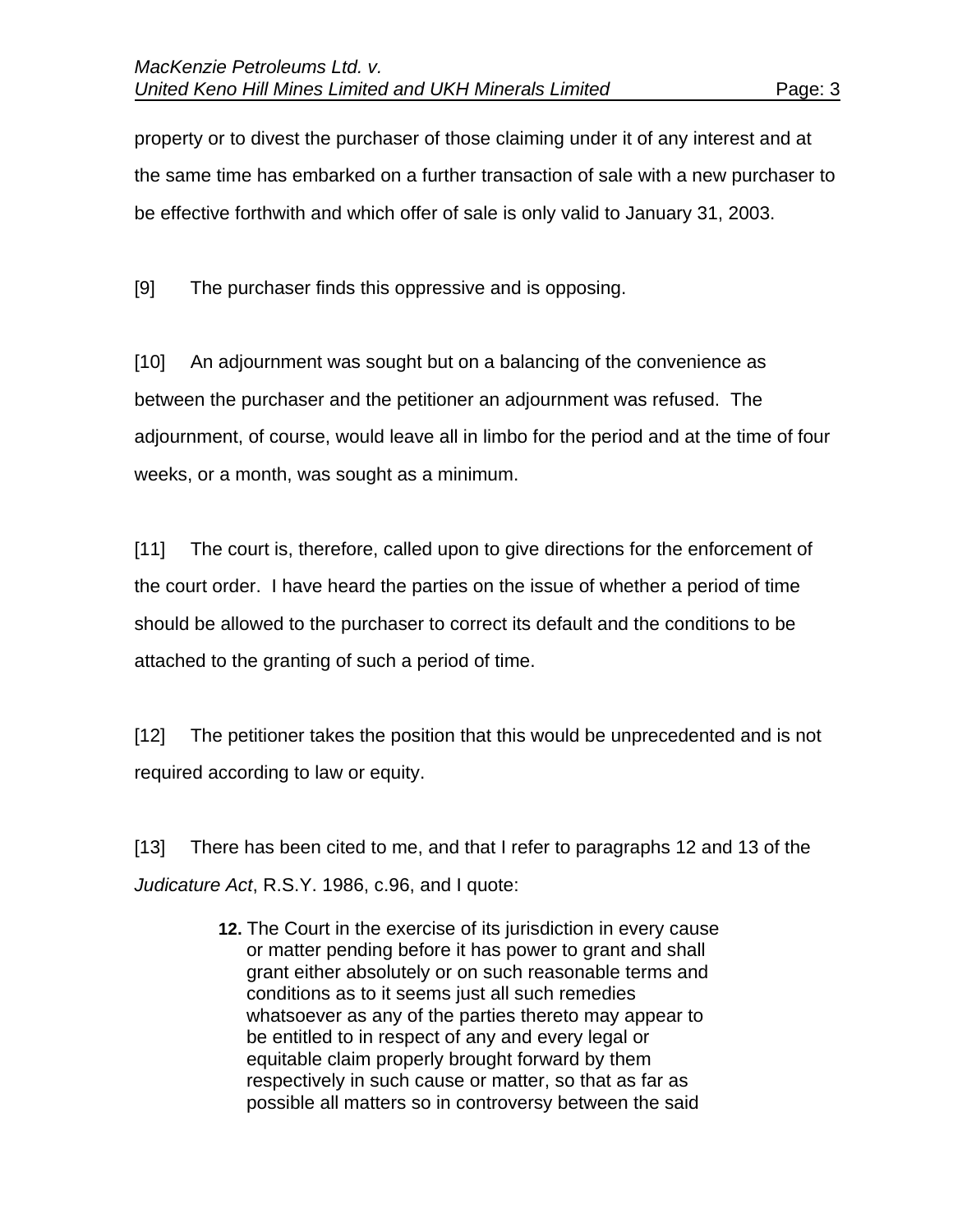parties respectively may be completely and finally determined and all multiplicity of legal proceedings concerning any such matters avoided.

Then:

**13.** Subject to appeal as in other cases, the Court shall have power to relieve against all penalties and forfeitures and in granting such relief to impose such terms as to costs, expenses, damages, compensation and all other matters as the Court sees fit.

Now whether it is called a redemption period or simply a condition of enforcement or some other title, it is my opinion that fairness and equity in the common sense of that word, dictate a period of time to at least enable the purchasers to consider its position and to do so with its advisors and decide on a course of action.

[14] I agree with the counsel and indicate that 10 days is not a sufficient time for that to happen under the circumstances.

[15] The breaches by the purchaser and the giving of undertaking it seems unable to perform, and the continuing frustration of the petitioners, the creditors, persuades me that such a period of time, however, should be somewhat short.

[16] It is therefore my order that there be allowed a period of time, and I suggest four weeks from the filing of this motion, that is to say February  $10<sup>th</sup>$  be allowed, that unless the sum of \$1,050,000 is paid into court by 12:00, noon, that day together with the sum of \$7,500 on account of costs, and that the purchaser has complied with all the other obligations under the court order to that date that the purchaser, and those claiming under it, be debarred and divested of and from all right, title and interest in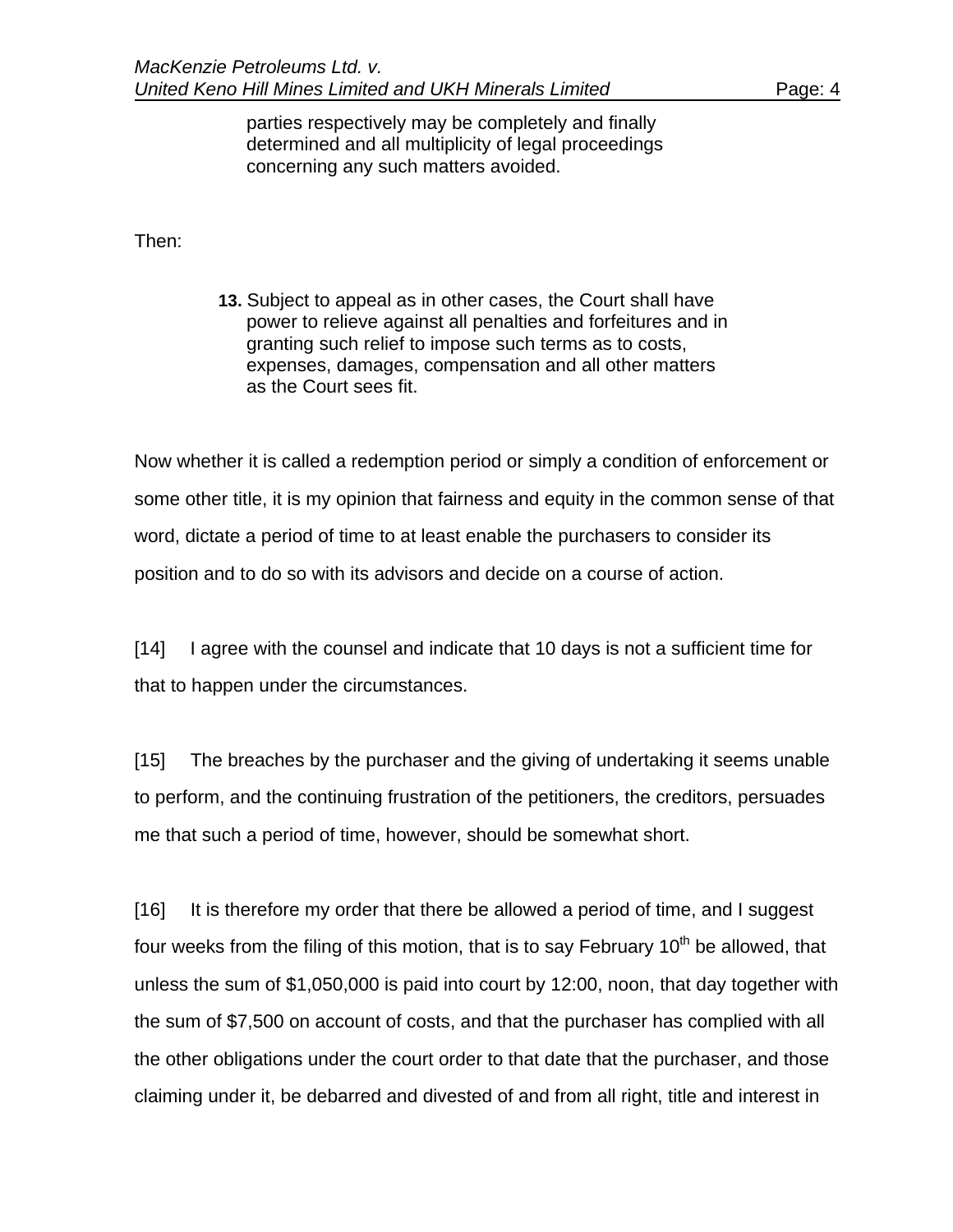either law or equity, in and to, the assets defined in schedule A of the order of September 26, 2001. I realize that this takes the matter beyond the date of January 31 referred to, but I find it appropriate to deal with the enforcement of the order of September 26 before entering into discussions of a sale.

[17] Of course there will also be a declaration sought in paragraph 1 of the notice of motion with respect to the defaults.

[18] The petitioner shall, upon the certificate of the registrar of the court, upon certifying to a failure to make the said payment into court, the petitioner shall be entitled to an immediate order of recovery of the assets into the name of such trustee as it may choose, since they cannot go into the name of United Keno Hill Mines.

[19] By this order I hope and I have tried to commence the passage of time which will lead to a clarification of the interest of the parties, and to put an end to the vague promises that have characterized this matter to this time.

[20] I said that I propose that four weeks from the time of the filing of the motion. I would hear anybody on that.

| [21]               | MR. PARKKARI: | That was February 10 <sup>th</sup> , My Lord? |  |
|--------------------|---------------|-----------------------------------------------|--|
| [22]               | THE COURT:    | Yes.                                          |  |
| [23]               | MR. BUCHAN:   | So, My Lord, just for clarification, the      |  |
| deadline would be? |               |                                               |  |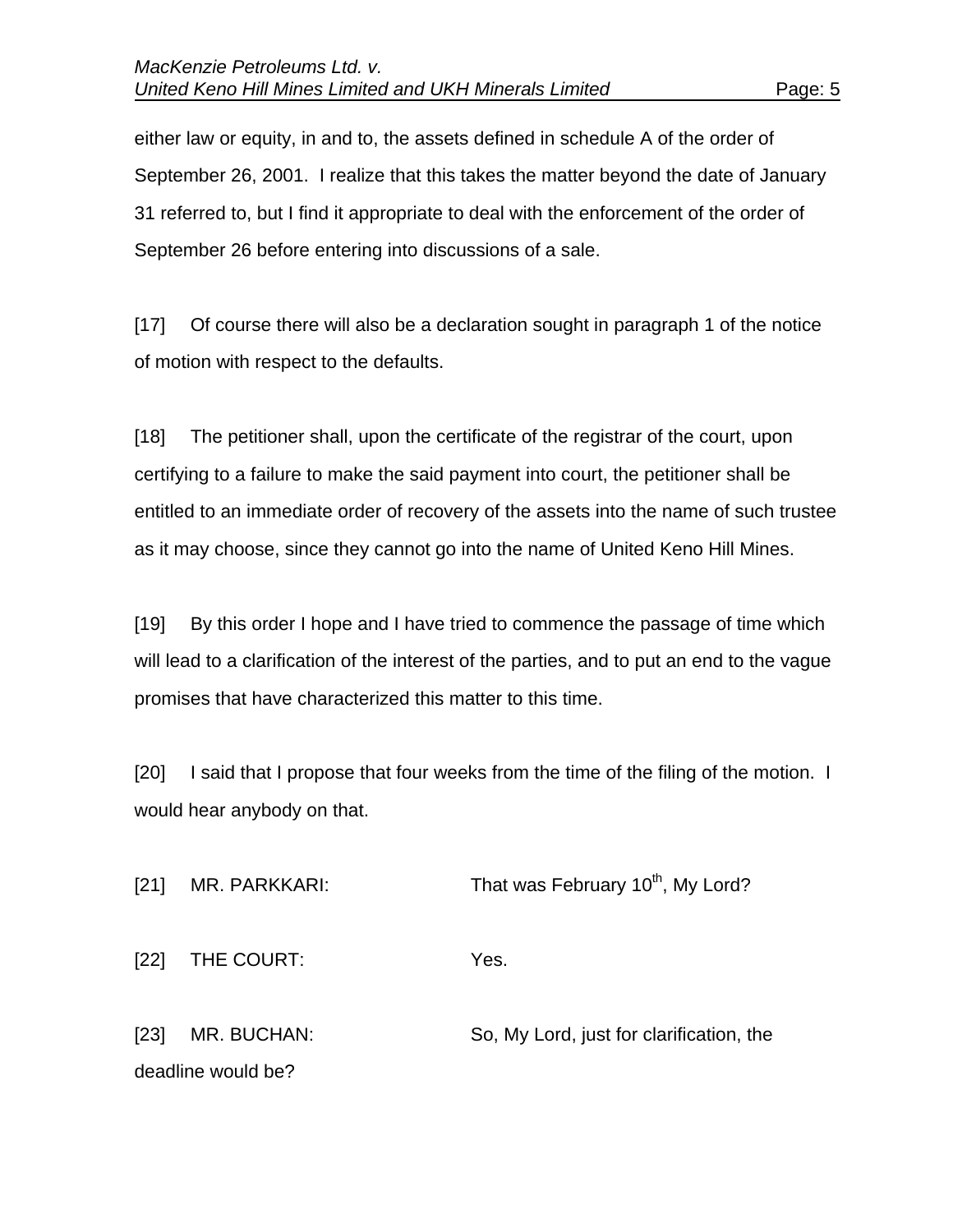| $[24]$                                                                                          | THE COURT:                                                                                            | February 10 <sup>th</sup> at 12 o'clock noon. |  |  |
|-------------------------------------------------------------------------------------------------|-------------------------------------------------------------------------------------------------------|-----------------------------------------------|--|--|
| $[25]$                                                                                          | MR. BUCHAN:                                                                                           | Twelve o'clock noon?                          |  |  |
| [26]                                                                                            | THE COURT:                                                                                            | Yes.                                          |  |  |
| $[27]$                                                                                          | MR. PRESTON:                                                                                          | Now, My Lord, you indicated that, as I        |  |  |
| understand Your Lord, that the petitioner, sorry, AMT, must comply with all other               |                                                                                                       |                                               |  |  |
| obligations under the orders of September 26, 2001, is that correct?                            |                                                                                                       |                                               |  |  |
|                                                                                                 |                                                                                                       |                                               |  |  |
| $[28]$                                                                                          | THE COURT:                                                                                            | Yes.                                          |  |  |
|                                                                                                 |                                                                                                       |                                               |  |  |
| $[29]$                                                                                          | MR. PRESTON:                                                                                          | One of those obligations related to the lapse |  |  |
| of the claims. Did Your Lordship intend --                                                      |                                                                                                       |                                               |  |  |
|                                                                                                 |                                                                                                       |                                               |  |  |
| $[30]$                                                                                          | THE COURT:                                                                                            | No. No, that's -- you take your remedies for  |  |  |
| that and if you consider it waste then you can do --                                            |                                                                                                       |                                               |  |  |
|                                                                                                 |                                                                                                       |                                               |  |  |
| $[31]$                                                                                          | MR. PARKKARI:                                                                                         | And another order that you made on            |  |  |
| September 26 <sup>th</sup> , that was with respect to the filing of quarterly reports. Did Your |                                                                                                       |                                               |  |  |
|                                                                                                 | Lordship, intend that the reports be filed by February 10 <sup>th</sup> ? I can tell Your Lordship, I |                                               |  |  |

do not think it is either here nor there in terms of --

[32] THE COURT: Yes, I think the breach is there. The remedy has been given for that breach and I will exempt that one from my order in this case.

[33] MR. PARKKARI: And, My Lord, costs of this motion to the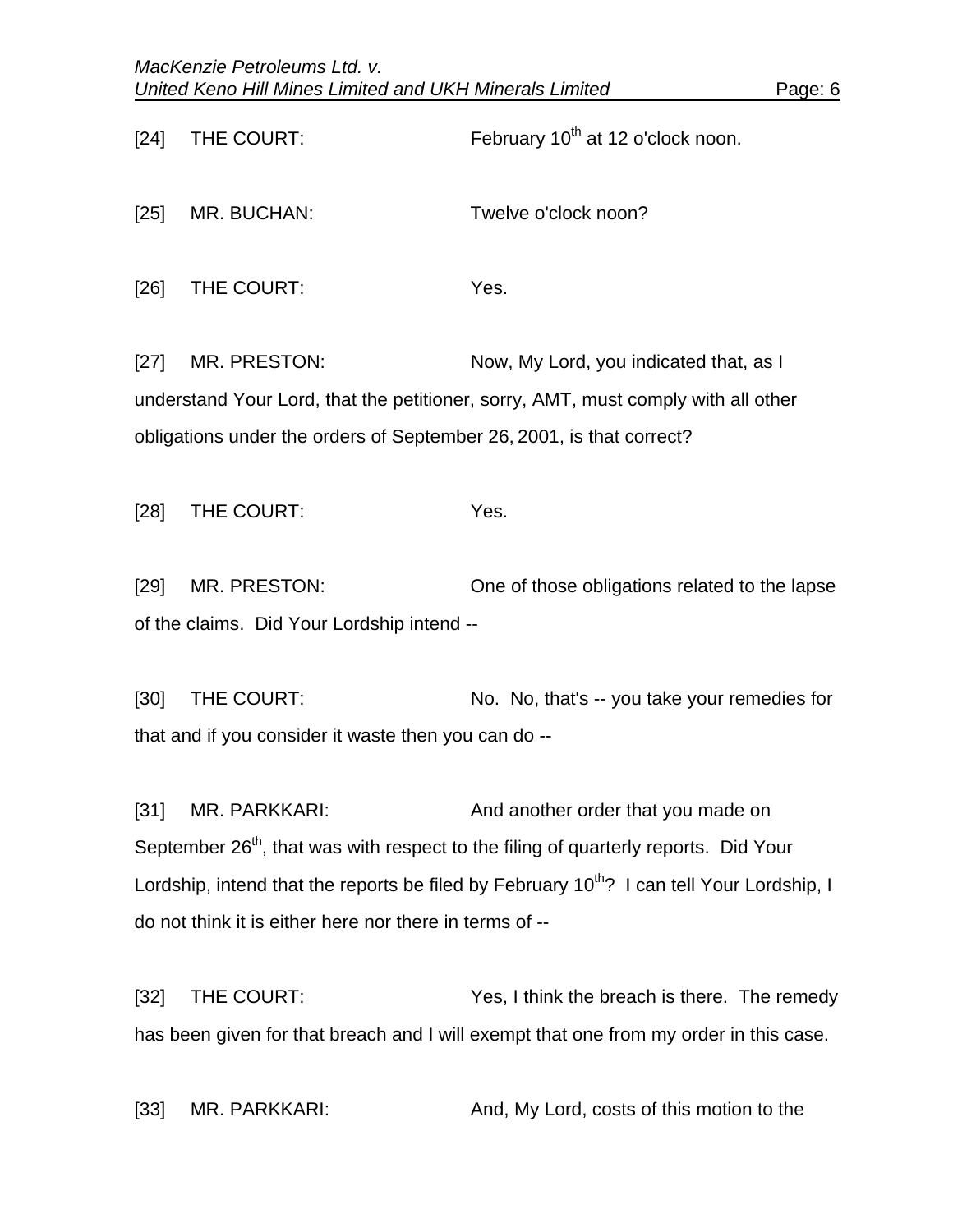petitioner?

[34] THE COURT: Yes.

[35] MR. PARKKARI: Special costs? I can tell you that that has been the rule in the previous proceedings here and that is that special costs have been ordered.

[36] THE COURT: Yes. No, I do not think that you have -- you not made out what -- you are not getting an immediate sale order. I think that with the efforts here, costs are on the usual scale.

[37] MR. PARKKARI: All costs?

[38] THE COURT: Yes.

[39] MR. BUCHAN: My Lord, just for clarification, I understood you indicated \$7,500 for special costs?

[40] THE COURT: On account of costs.

[41] MR. BUCHAN: On account of costs?

[42] THE COURT: Yes, not for costs.

[43] MR. BUCHAN: So just towards the costs?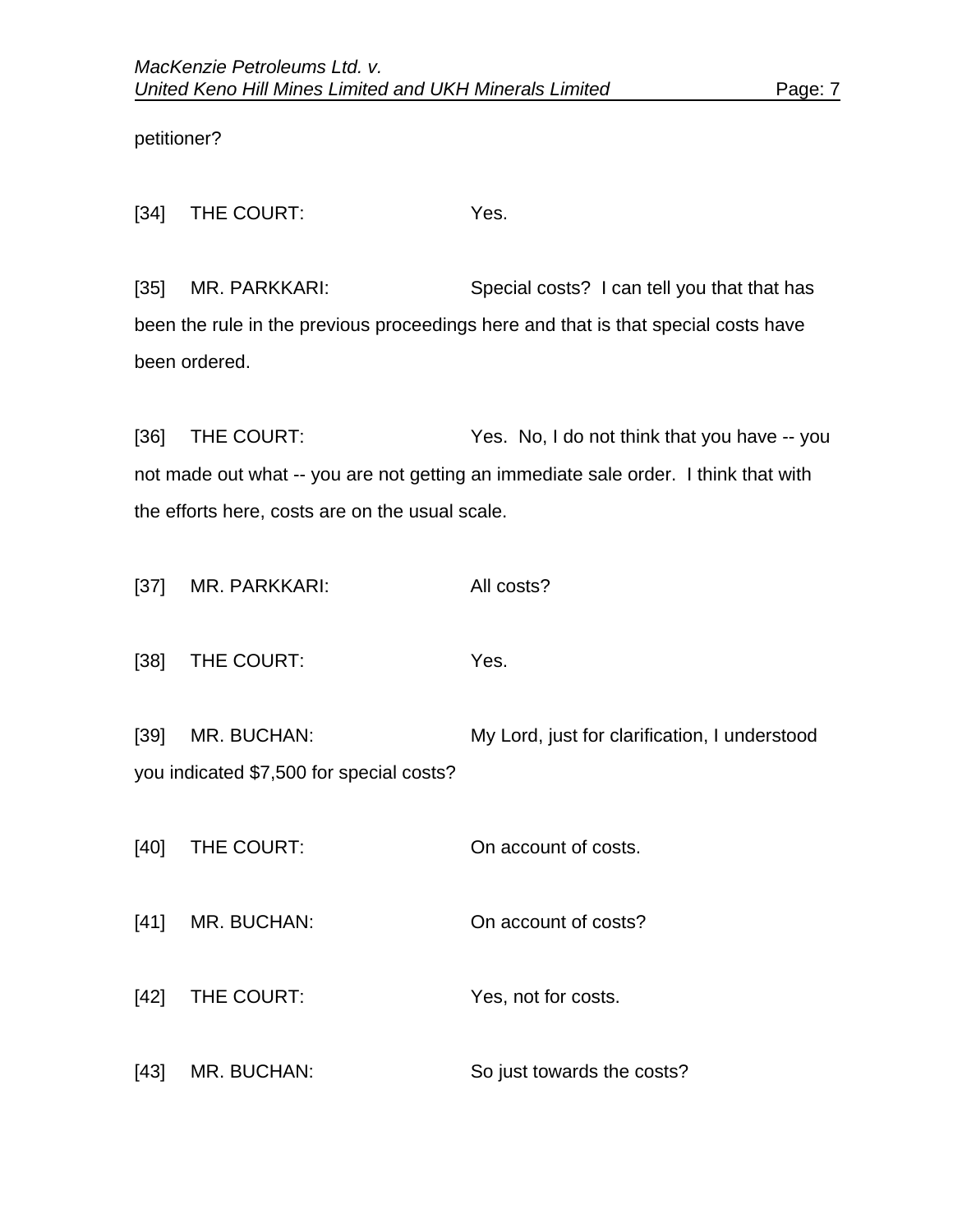[44] THE COURT: Do not get me wrong. Yes, on account of costs.

[45] MR. BUCHAN: Not fixed costs. Sorry. All right.

[46] THE COURT: All right. Yes, Mr. Leitch?

[47] MR. LEITCH: My Lord, one further clarification. As I understood Your Lordship's order, if AMT were to fail to remedy the defaults by February  $10^{th}$ , they and all persons claiming by / through / under them --

[48] THE COURT: Yes.

[49] MR. LEITCH:  $\blacksquare$  -- would be foreclosed of interest and the motion that I had brought was of course that any order would be made without prejudice to my clients who are creditors of AMT --

[50] THE COURT: You are claiming through the lien provisions, are you?

[51] MR. LEITCH: Yes but a lien holder -- a lien complainant comes under AMT and I just want to --

[52] THE COURT: Yes. No, if your claim arises out of a statutory lien then it is not my intention that that be --

[53] MR. LEITCH: Thank you, My Lord.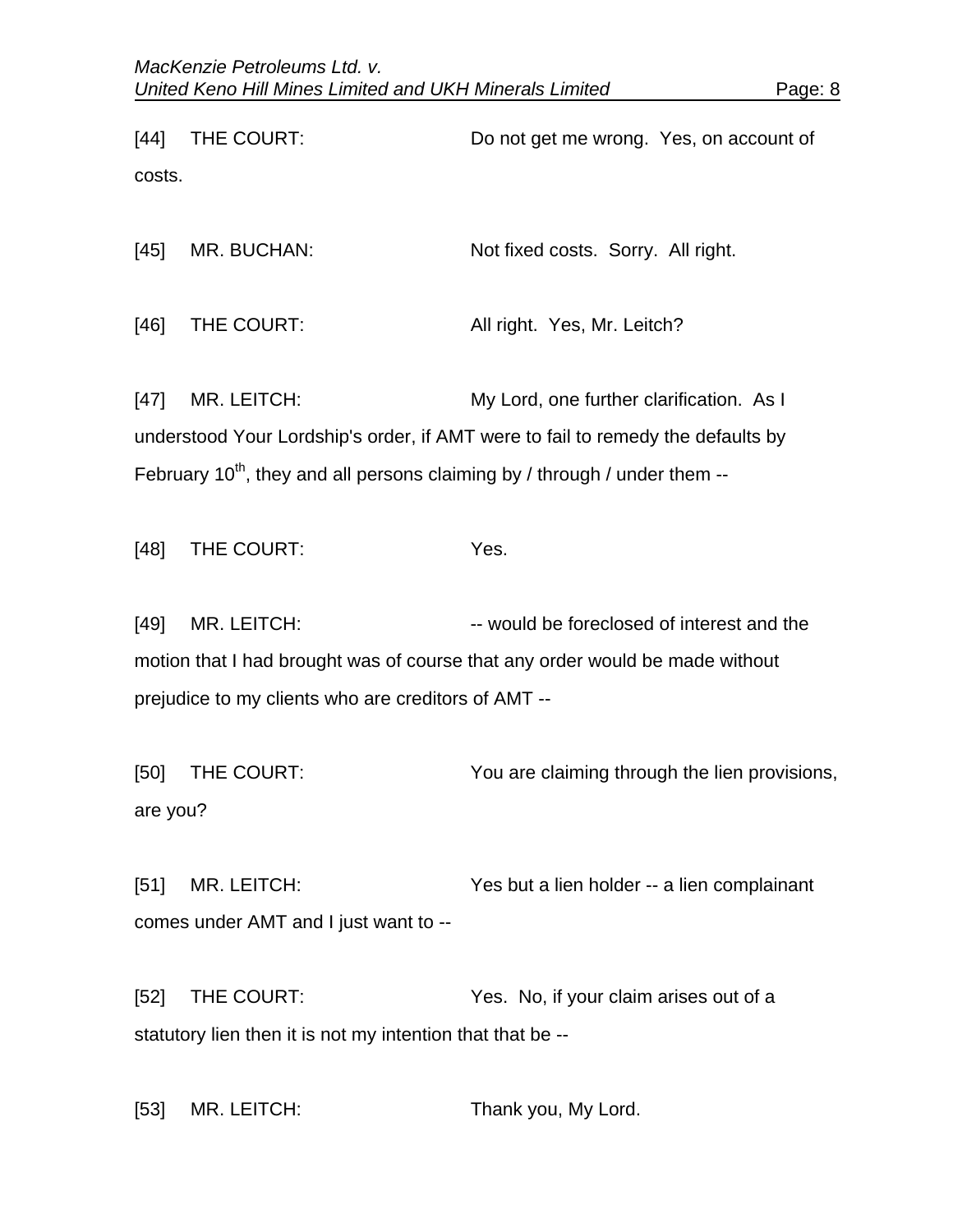## [54] THE COURT: Yes. Yes.

[55] MR. PARKKARI: Likewise, My Lord, with respect to Gretna Capital Corporation who is claiming to be a secured creditor of AMT, that their rights to pursue their interests as secured creditor not be foreclosed, as for Mr. Leitch's clients?

[56] THE COURT: I think that application could be adjourned, could it?

[57] MR. PARKKARI: Yes, as long as AMT does not redeem and their interest is foreclosed. We just wanted to make sure that Gretna Capital Corporation's interest in the assets is not also foreclosed as they are claiming under.

[58] THE COURT: And you agree with your friend that you follow along after interest, if any, I take it, as appropriate.

[59] MR. PARKKARI: Well, the priority has not been set or determined and Gretna Capital Corporation has not even proven their claim as set out in our notice of motion.

[60] THE COURT: No, there is nothing in the materials to show me the passage of any money from Gretna, to accept a bare statement.

[61] MR. PARKKARI: And a promissory note in the affidavit --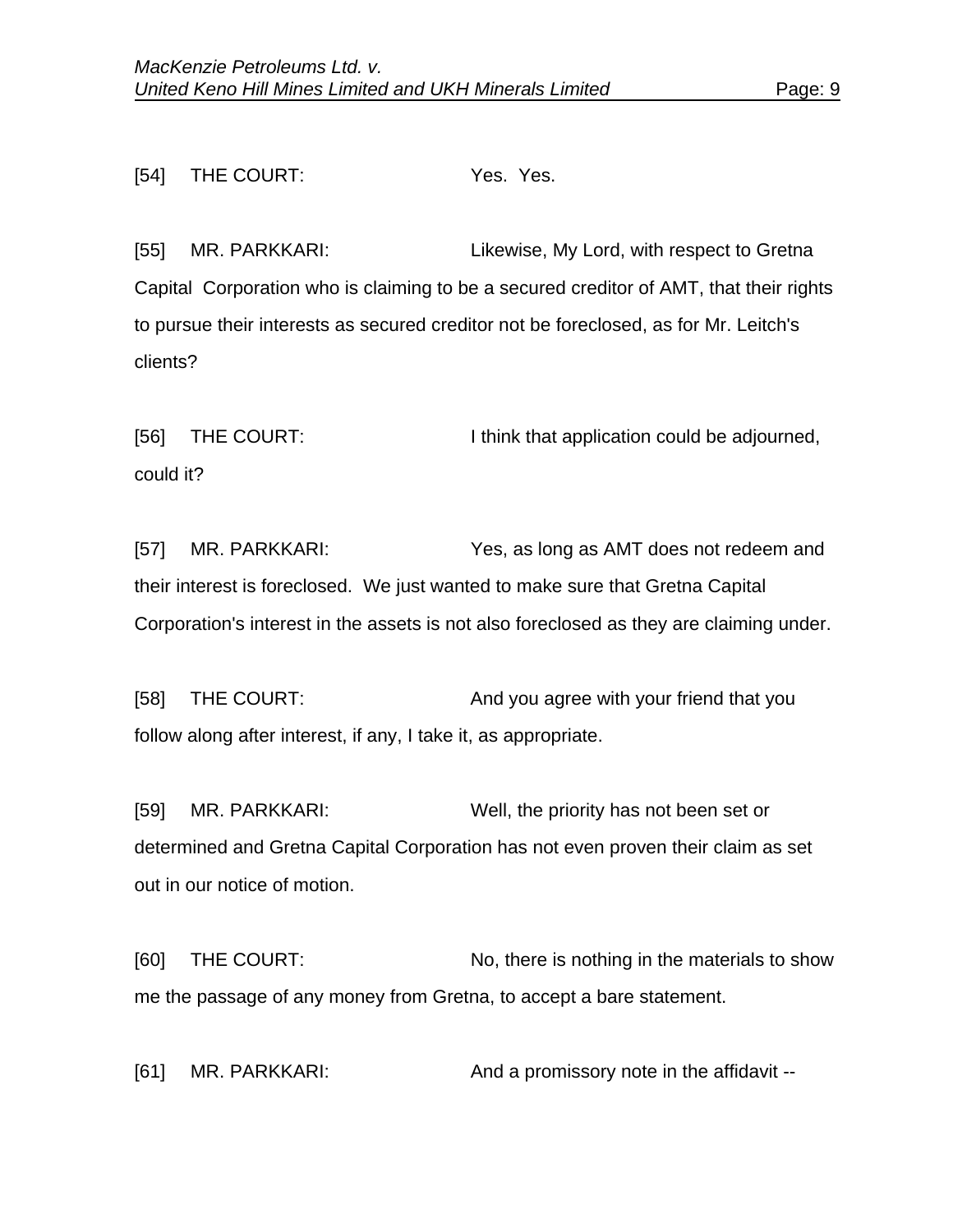[62] THE COURT: Well, what was it for \$4,000,000, was it?

[63] MR. PARKKARI: Yes, and the affidavit of Mr. Kinlock says the money has passed. I am not suggesting that we have proven that, we simply want that right to be adjourned without prejudice.

[64] THE COURT: Well, is that all right with you?

[65] MR. LEITCH: Well, My Lord, I assume that that will not affect the state of the title. I understand what my friend is saying is that if he is able to prove up a valid loan, then he may have a claim against the proceeds that are paid into court. But that is a different proposition than if the charge remains in the property.

[66] THE COURT: Yes.

[67] MR. LEITCH: The order that we seek that there be no charges remain on the property. That the creditors can fight over the proceeds in court but that the petitioner be able to pass good title, clear title on to a prospective purchaser.

[68] MR. PARKKARI: That makes sense, My Lord. [69] THE COURT: So you would claim a right to be heard and then a distribution.

[70] MR. PARKKARI: Yes.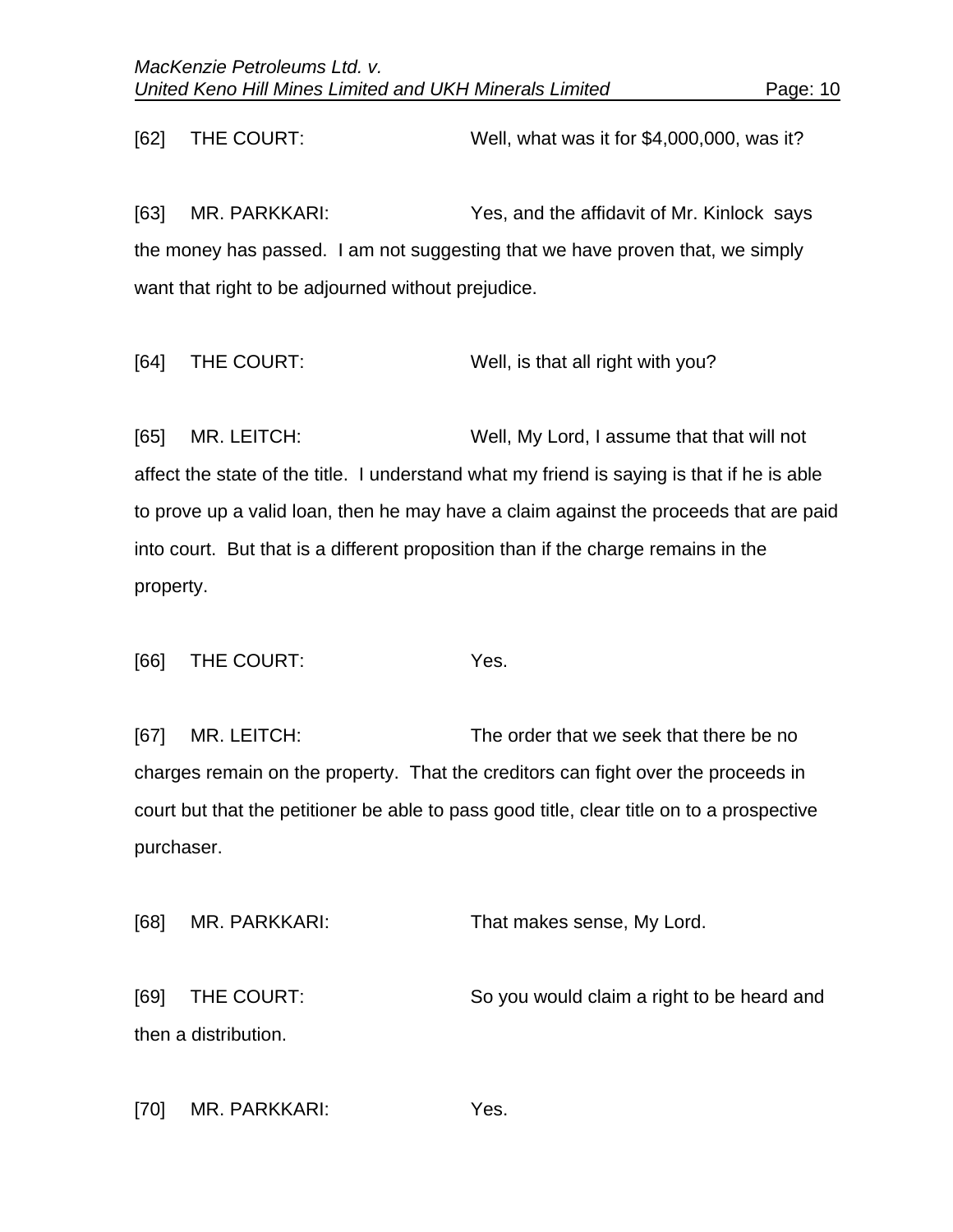[71] THE COURT: All right. Can you draw it accordingly? [72] MR. LEITCH: I believe we can, My Lord. My Lord, I wonder if we may have five minutes to --

[73] THE COURT: Yes. Your motion then is to amend the order?

[74] MR. LEITCH: Well yes, that motion, My Lord, I basically withdrew in light of the fact that I did not have the \$200,000.

[75] THE COURT: Thank you. Have we dealt with everybody else's application? Yes. Okay, we will stand down for 10 to 15 minutes.

 (Proceedings adjourned) (Proceedings reconvened)

[76] MR. PRESTON: My Lord, now My Lord, the only issue that the petitioner would like to raise is the issue about the trusteeship come February 10<sup>th</sup> if indeed there is a requirement for that. Counsel will attempt to work out the terms of the order but I would like a provision whereby the parties are at liberty to reapply before February  $10<sup>th</sup>$  with respect to that issue, that is the trusteeship issue.

[77] THE COURT: Yes. Well, it is your choice really, is it not?

[78] MR. PRESTON: Yes, it is, My Lord. We are attempting to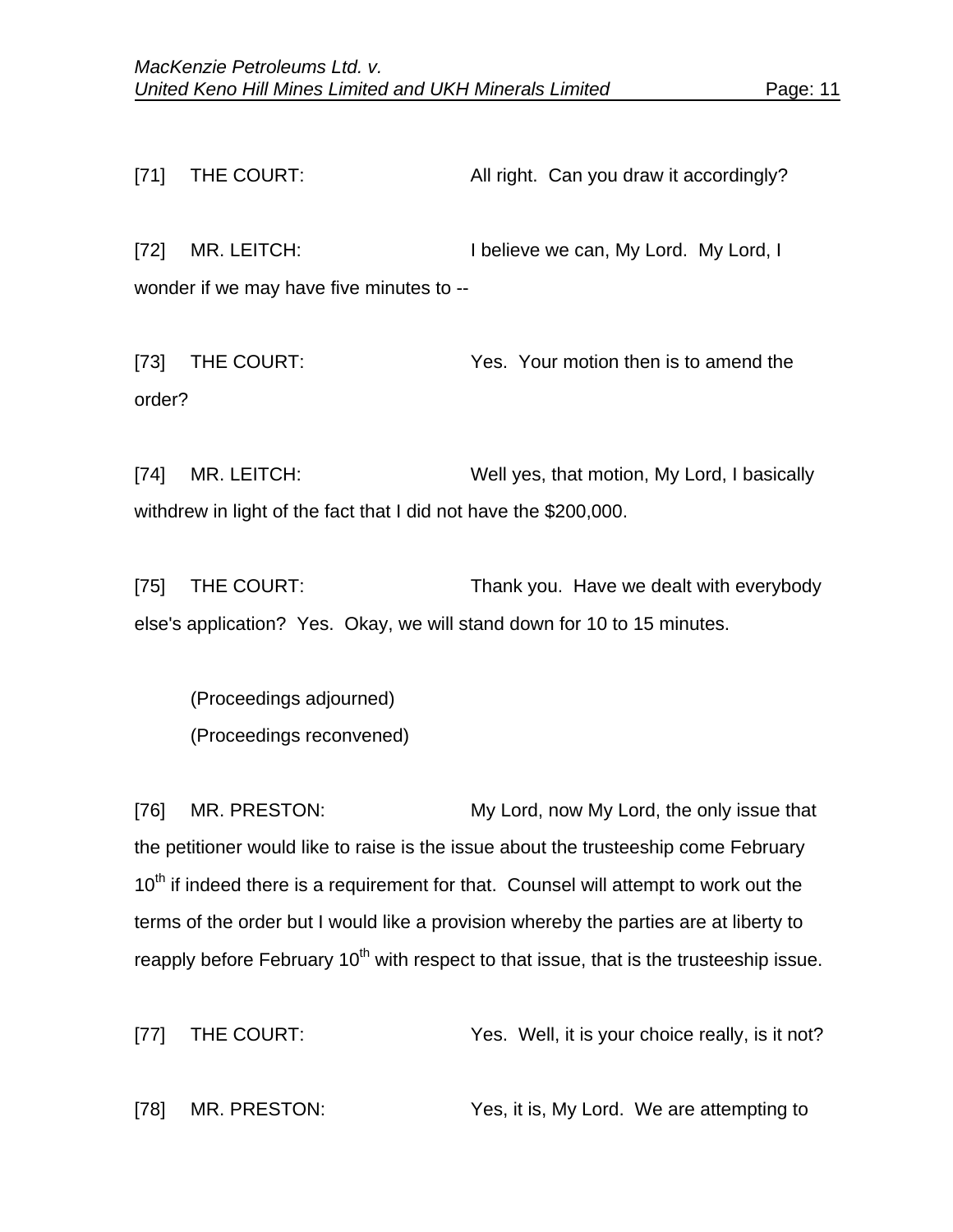figure out the legal ramifications of it.

[79] THE COURT: I think you could put that in the order that -well, it just cannot be United Keno Hill Mines.

[80] MR. PRESTON: Yes.

[81] THE COURT: And, you have to list creditors, you do not want them to be on title, I suppose. They just want the proceeds.

[82] MR. PRESTON: That could well be, My Lord. We need time to sort out the ramifications of it.

[83] THE COURT: Yes, and do you have any problem with that, Mr. Buchan? It is not going to happen.

[84] MR. BUCHAN: I have no problem with it, My Lord, because if that comes to pass, my client is going to be out of the picture. But perhaps, the others down the line might have some comments.

[85] MR. PARKKARI: The only point of clarification in light, My Lord, is the environmental ongoing mediation responsibility that falls to the trustee, I assume.

[86] THE COURT: I have considered that. It seems to me that if all other things have failed it has to go back to Mr. Radke's client, I suppose.